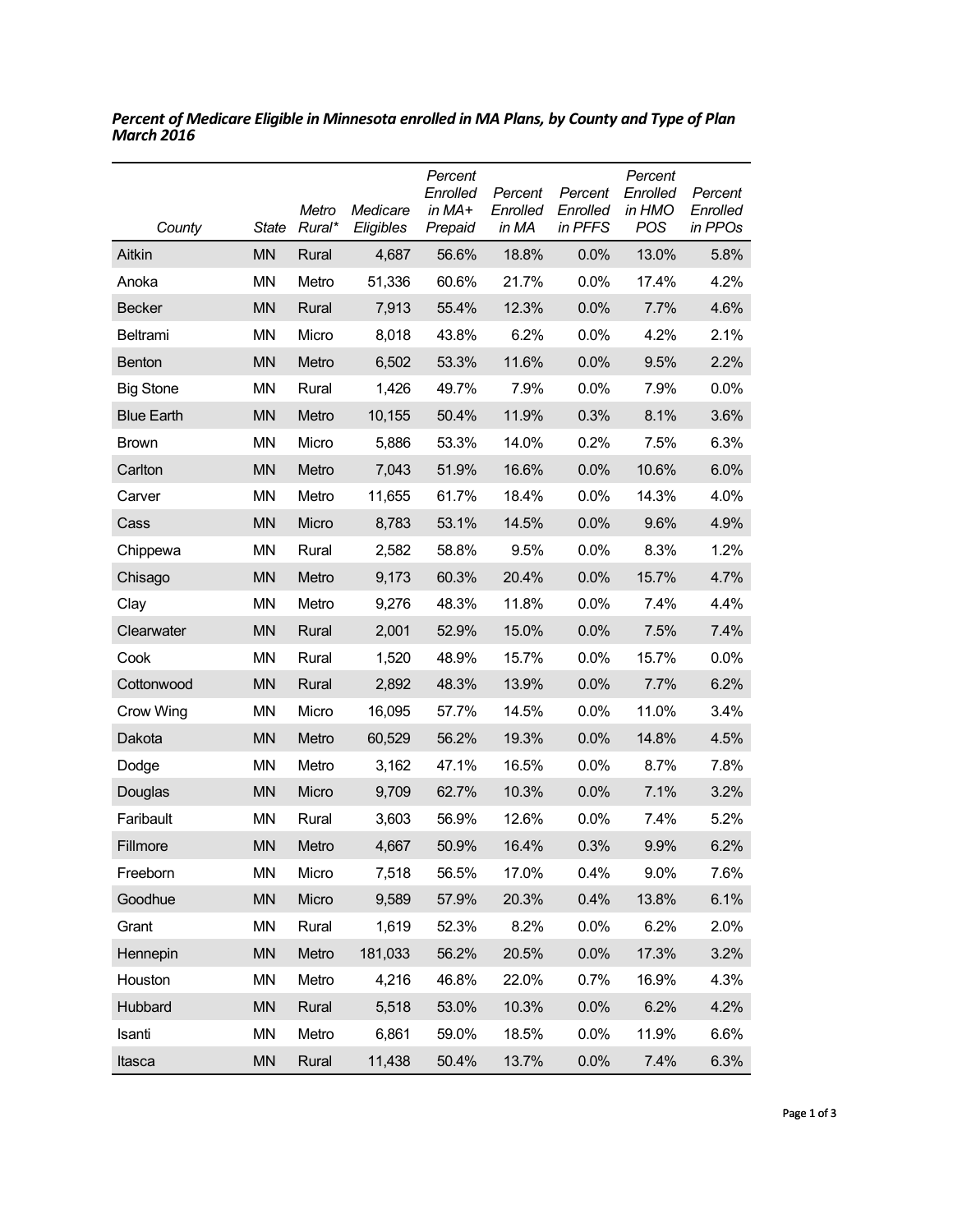| County            | State     | Metro<br>Rural* | Medicare<br>Eligibles | Percent<br>Enrolled<br>in MA+<br>Prepaid | Percent<br>Enrolled<br>in MA | Percent<br>Enrolled<br>in PFFS | Percent<br>Enrolled<br>in HMO<br>POS | Percent<br>Enrolled<br>in PPOs |
|-------------------|-----------|-----------------|-----------------------|------------------------------------------|------------------------------|--------------------------------|--------------------------------------|--------------------------------|
| Jackson           | ΜN        | Rural           | 2,284                 | 32.8%                                    | 8.9%                         | $0.0\%$                        | 5.0%                                 | 3.9%                           |
| Kanabec           | <b>MN</b> | Rural           | 3,658                 | 51.5%                                    | 15.7%                        | 0.0%                           | 8.7%                                 | 7.0%                           |
| Kandiyohi         | MN        | Micro           | 8,950                 | 57.1%                                    | 7.4%                         | 0.0%                           | 5.8%                                 | 1.6%                           |
| Kittson           | <b>MN</b> | Rural           | 1,095                 | 50.5%                                    | 9.4%                         | 0.0%                           | 9.4%                                 | 0.0%                           |
| Koochiching       | <b>MN</b> | Rural           | 3,538                 | 50.4%                                    | 6.1%                         | $0.0\%$                        | 6.1%                                 | $0.0\%$                        |
| Lac qui Parle     | <b>MN</b> | Rural           | 1,807                 | 58.3%                                    | 8.7%                         | 0.0%                           | 7.9%                                 | 0.8%                           |
| Lake              | MN        | Rural           | 2,936                 | 47.2%                                    | 13.7%                        | $0.0\%$                        | 9.5%                                 | 4.2%                           |
| Lake of the Woods | <b>MN</b> | Rural           | 1,016                 | 45.1%                                    | 1.6%                         | 0.0%                           | 0.0%                                 | 1.6%                           |
| Le Sueur          | ΜN        | Metro           | 4,899                 | 56.5%                                    | 12.6%                        | $0.0\%$                        | 7.9%                                 | 4.7%                           |
| Lincoln           | <b>MN</b> | Rural           | 1,458                 | 37.9%                                    | 7.5%                         | 0.0%                           | 6.3%                                 | 1.2%                           |
| Lyon              | ΜN        | Micro           | 4,565                 | 40.6%                                    | 7.9%                         | $0.0\%$                        | 7.0%                                 | 0.9%                           |
| Mahnomen          | <b>MN</b> | Rural           | 916                   | 42.9%                                    | 13.8%                        | 0.0%                           | 8.1%                                 | 5.7%                           |
| Marshall          | MN        | Rural           | 2,061                 | 50.4%                                    | 8.1%                         | 0.0%                           | 5.6%                                 | 2.5%                           |
| Martin            | <b>MN</b> | Rural           | 5,166                 | 50.8%                                    | 13.5%                        | 0.2%                           | 6.9%                                 | 6.3%                           |
| McLeod            | <b>MN</b> | Micro           | 7,194                 | 62.9%                                    | 9.6%                         | 0.0%                           | 6.2%                                 | 3.4%                           |
| Meeker            | <b>MN</b> | Rural           | 4,841                 | 65.4%                                    | 11.5%                        | 0.0%                           | 9.2%                                 | 2.3%                           |
| Mille Lacs        | <b>MN</b> | Metro           | 5,849                 | 57.9%                                    | 19.8%                        | 0.0%                           | 13.8%                                | 6.0%                           |
| Morrison          | <b>MN</b> | Rural           | 7,105                 | 60.9%                                    | 13.3%                        | 0.0%                           | 10.0%                                | 3.3%                           |
| Mower             | <b>MN</b> | Micro           | 8,291                 | 40.1%                                    | 13.4%                        | 0.2%                           | 7.5%                                 | 5.7%                           |
| Murray            | <b>MN</b> | Rural           | 2,148                 | 37.2%                                    | 7.5%                         | 0.0%                           | 5.8%                                 | 1.7%                           |
| Nicollet          | <b>MN</b> | Metro           | 5,501                 | 54.5%                                    | 11.0%                        | 0.0%                           | 7.2%                                 | 3.7%                           |
| <b>Nobles</b>     | <b>MN</b> | Micro           | 3,853                 | 32.0%                                    | 7.8%                         | 0.0%                           | 6.6%                                 | 1.2%                           |
| Norman            | MN        | Rural           | 1,610                 | 47.5%                                    | 11.7%                        | 0.0%                           | 7.0%                                 | 4.7%                           |
| Olmsted           | MN        | Metro           | 24,623                | 39.7%                                    | 14.1%                        | 0.1%                           | 8.3%                                 | 5.7%                           |
| <b>Otter Tail</b> | MN        | Micro           | 14,660                | 59.8%                                    | 11.8%                        | 0.0%                           | 6.8%                                 | 5.0%                           |
| Pennington        | <b>MN</b> | Rural           | 2,777                 | 55.2%                                    | 11.6%                        | 0.0%                           | 8.1%                                 | 3.5%                           |
| Pine              | MN        | Rural           | 6,440                 | 56.0%                                    | 19.2%                        | 0.0%                           | 12.1%                                | 7.1%                           |
| Pipestone         | <b>MN</b> | Rural           | 2,039                 | 34.2%                                    | 9.6%                         | 0.0%                           | 8.4%                                 | 1.2%                           |
| Polk              | MN        | Metro           | 6,386                 | 50.1%                                    | 11.3%                        | 0.0%                           | 7.8%                                 | 3.4%                           |
| Pope              | <b>MN</b> | Rural           | 2,652                 | 56.9%                                    | 10.1%                        | 0.0%                           | 8.9%                                 | 1.2%                           |
| Ramsey            | MN        | Metro           | 85,483                | 55.3%                                    | 20.7%                        | 0.0%                           | 17.3%                                | 3.3%                           |

*Percent of Medicare Eligible in Minnesota enrolled in MA Plans, by County and Type of Plan March 2016*